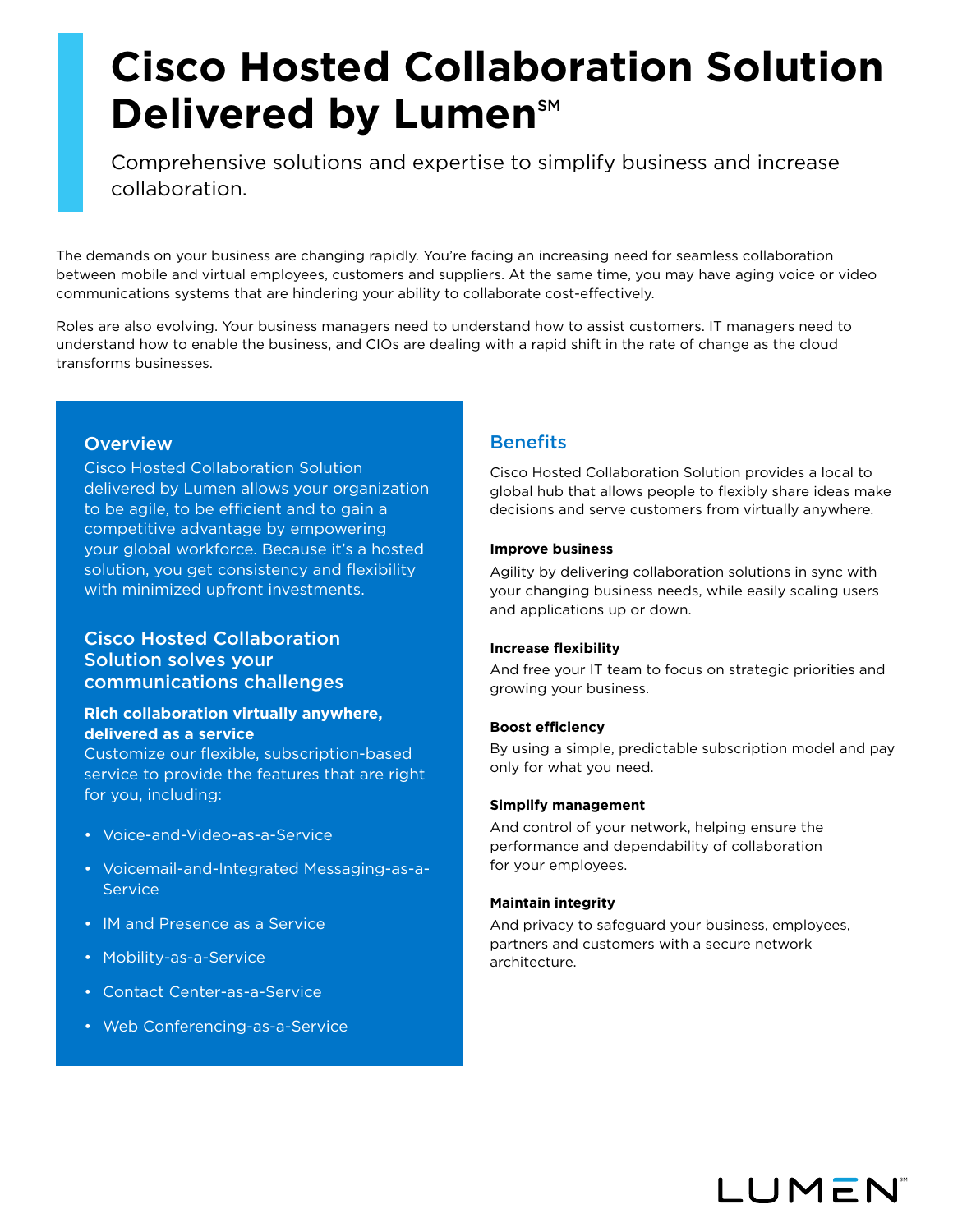

# Key Features and Capabilities

#### **Voice & Video**

Help employees communicate with sophisticated voice services based on VoIP and engage with video calling and conference capabilities, all delivered from the cloud.

Services include call processing, extension mobility, third-party phone integration, unified directories, dial via office and least-cost routing. Video calling and conferencing services are interoperable and include virtual meeting room bridging, secure business-to-business and business-to-consumer calling models.

#### **Voicemail & Integrated Messaging**

Voicemail and integrated messaging the way you prefer, from an IP phone, mobile phone or desktop client.

#### **Instant Messaging & Presence**

It's easy to begin an instant messaging session, make a phone call or start a conference call with a single click into Cisco Webex using Cisco Jabber.

#### **Conferencing**

Meet and manage meetings and projects in real time to present, share or collaborate from virtually anywhere, anytime on almost any device.

### **Contact Center**

Serve customers better with a cloud-based contact center while helping agents stay productive with features like intelligent call routing, next-generation agent and supervisor desktops, and support for multichannel, outbound call campaigns and at-home agents.

#### **Mobility**

Give users one number to dial, redirect incoming IP calls to designated phones, move calls between the desktop and mobile phone and use corporate call features like conferencing and directories from their mobile devices.

#### **Webex Teams Hybrid Services**

Connect the Hosted Collaboration Solution to Cisco Webex Teams Services in the Cisco Collaboration Cloud. Easily add the messaging and meeting capabilities of Webex Teams to existing Hosted Collaboration Solution deployment for an integrated user experience.

LUMEN